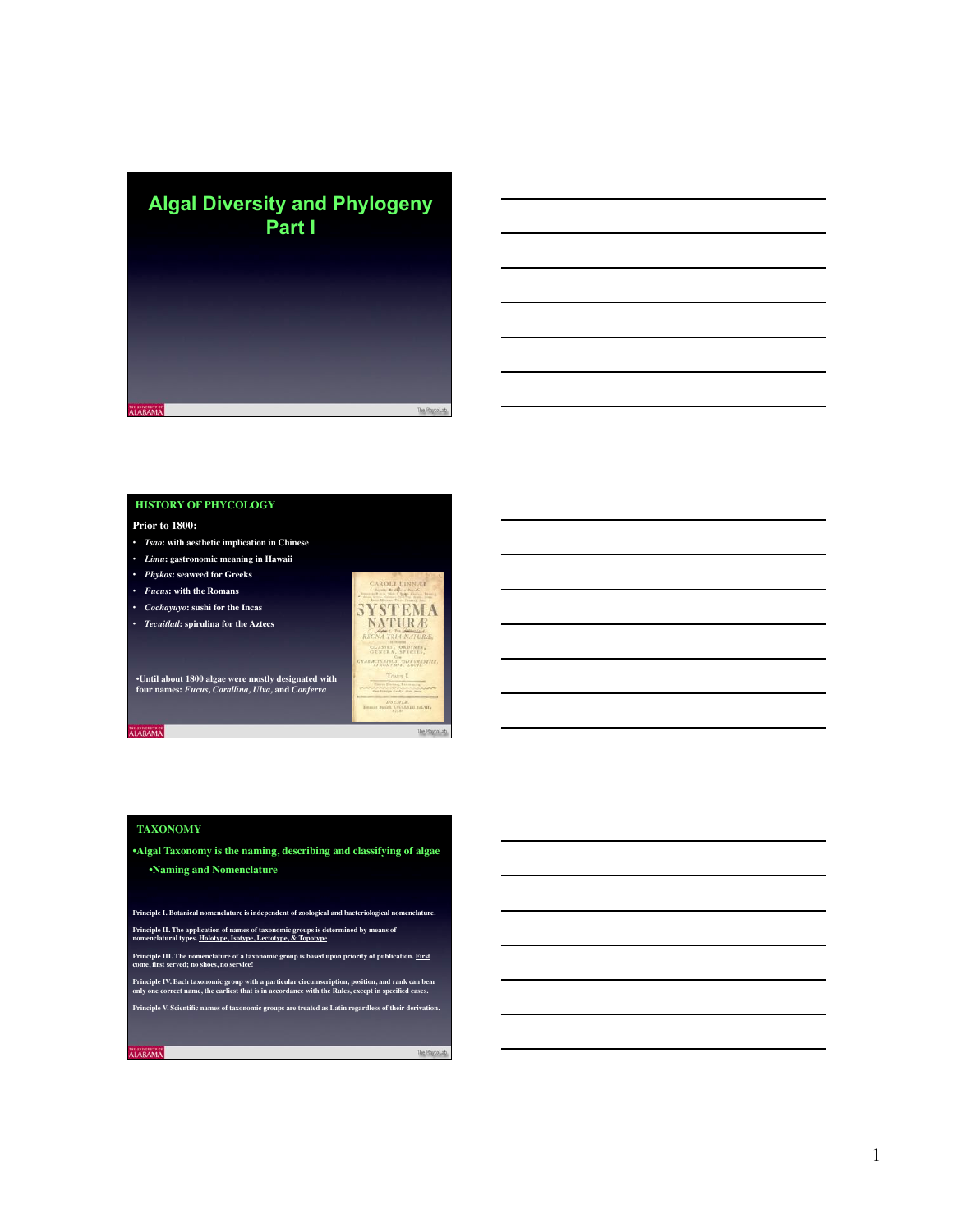



# **TAXONOMY**

**LABAMA** 

•**Algal Taxonomy is the naming, describing and classifying of algae**

- •**Naming and Nomenclature**
- •**Describing and Identifying**
- •**Classification by grouping and ranking:**

|               | <b>Division</b> | Chlorophyta            |  |
|---------------|-----------------|------------------------|--|
| <b>Class</b>  |                 | Ulvophyceae            |  |
|               | Order           | Trentepohliales        |  |
|               | <b>Family</b>   | Trentepohliaceae       |  |
|               | Genus           | Trentepohlia           |  |
|               | Species         | Trentepohlia chapmanii |  |
| <b>LABAMA</b> |                 |                        |  |

## **TAXONOMY, SYSTEMATICS, AND PHYLOGENY**

•**Algal Taxonomy: the process of naming, describing and classifying algae**

•**Systematics: The scientific study of organismal diversity and the relationships among organisms**

•**Phylogeny: A hypothesis of the way in which a group of organisms is evolutionarily related**

The PA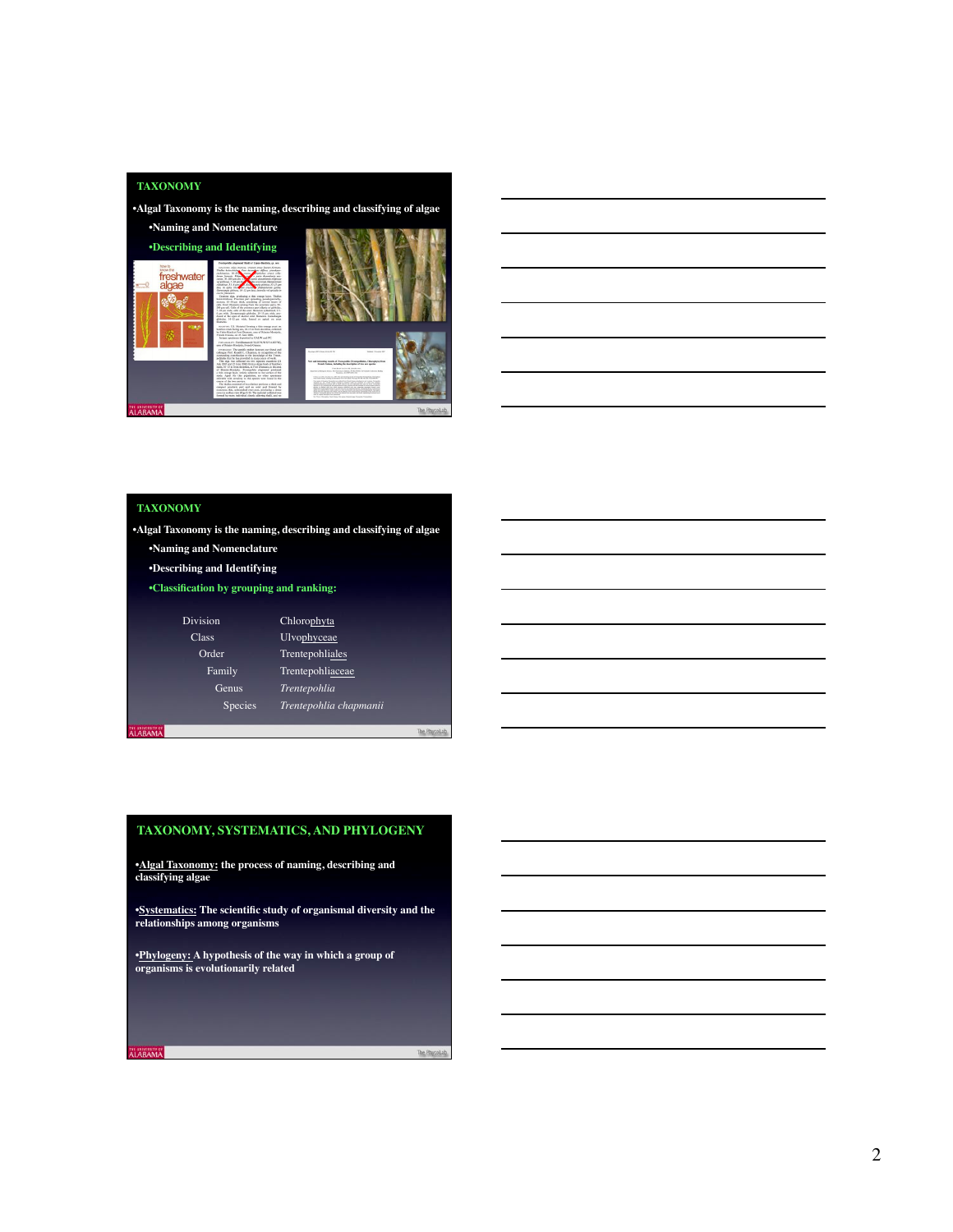| ALGAL DIVERSITY |  |
|-----------------|--|

| 17,000 (mostly desmids!)<br>12,000 (perhaps 10 M!!!) |
|------------------------------------------------------|
|                                                      |
|                                                      |
|                                                      |
|                                                      |
|                                                      |
|                                                      |
|                                                      |
|                                                      |
|                                                      |
|                                                      |
|                                                      |
|                                                      |
|                                                      |
|                                                      |



# WHAT IS AN ALGAL SPECIES?

### **Morphological species concept**

**Species are the smallest groups that can be repeatedly defined by structural characteristics that are relatively easy to distinguish**





**Some morphological species may undergo seasonal changes (diatoms size) and others have heteromorphic life cycles**

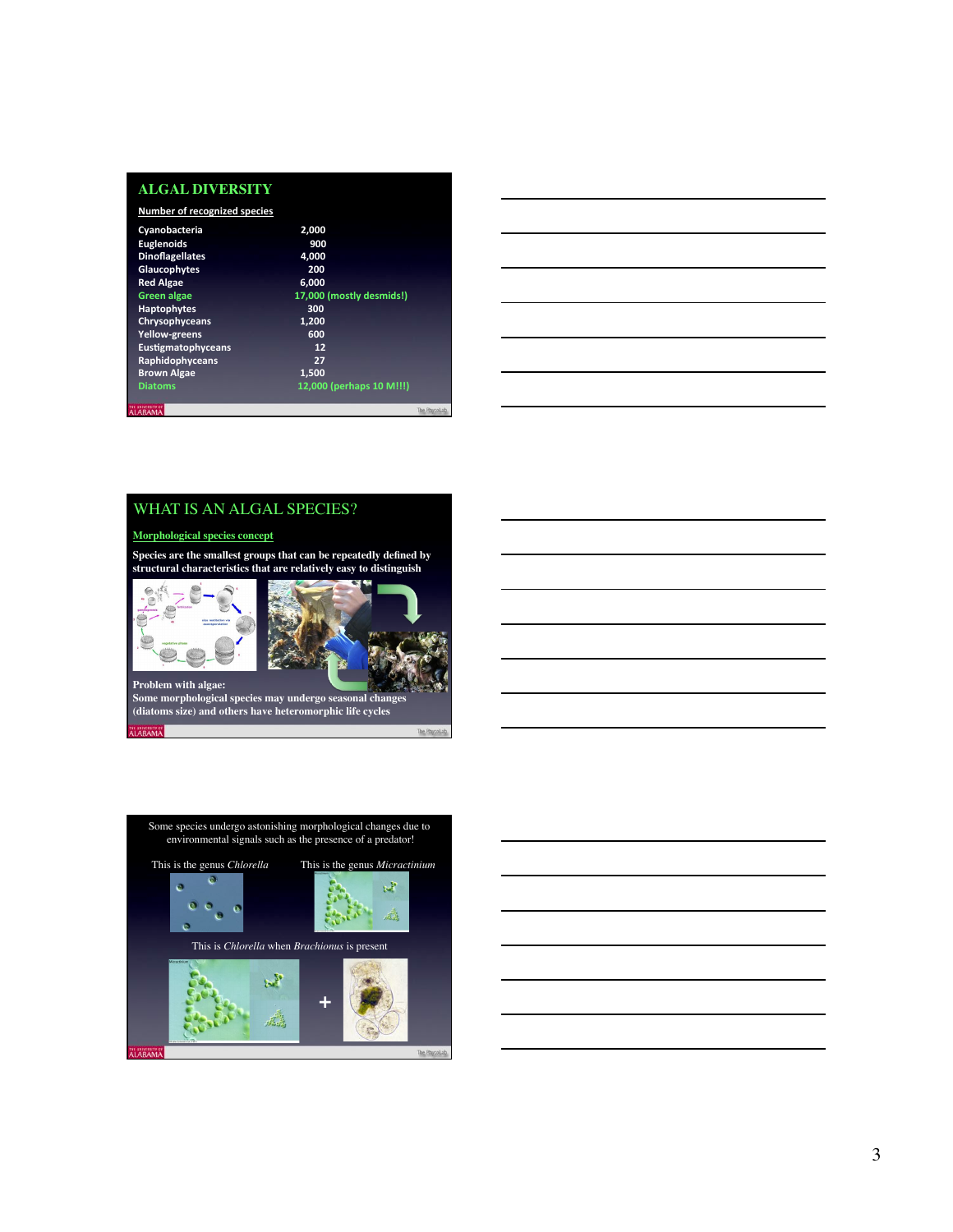### **Biological species concept**

Described by E. Mayr: If two algal taxa can be demonstrated to interbreed and have viable offspring, they belong to the same species; if interbreeding does not occur, they would be regarded as separate





- Monoraphidium nealectum

#### Problem with algae:

Cultures are sometimes difficult and some groups of algae do not show sexual reproduction (cyanobacteria and euglenoids) and in others is rare (dinos, diatoms and cryptomonads) **NRAMA**  $The  $P2$$ 

#### **Phylogenetic species concept**

**BAMA** 

A species is the smallest group of organisms that exhibits at least one distinctive and unifying structural, biochemical, or molecular characteristic. Such features are known as shared, derived characters, or synapomorphies

100/86 Monoraphidium ne<br>| Podohedriella falcata Computer software is used to compare the<br>patterns of relationship, depicted as<br>patterns of relationship, depicted as<br>branching diagrams (clades) known as<br>phylogenetic trees - Monoraphidium dybowskii - Ankistrodesmus gracilis -<br>Quadriqula closterioides Ankistrodesmus stipitatus In the phylogenetic species concept, 100/98 L<br>Ankistrodesmus fusiformis individual species occupy the tips of<br>branches, with hypothetical common<br>ancestors occurring at branch points known Monoraphidium terrestre - Ankistrodesmus bibraianus  $\overline{a}$ s  $\frac{100/1}{100}$  $\overline{\phantom{a}}$ - Kirchneriella aperta aes shown are tor custa<br>n likelihood (upper rig)<br>.nell: (Re deman from K Monoraphidium braunii - 0.005 substitutions/site